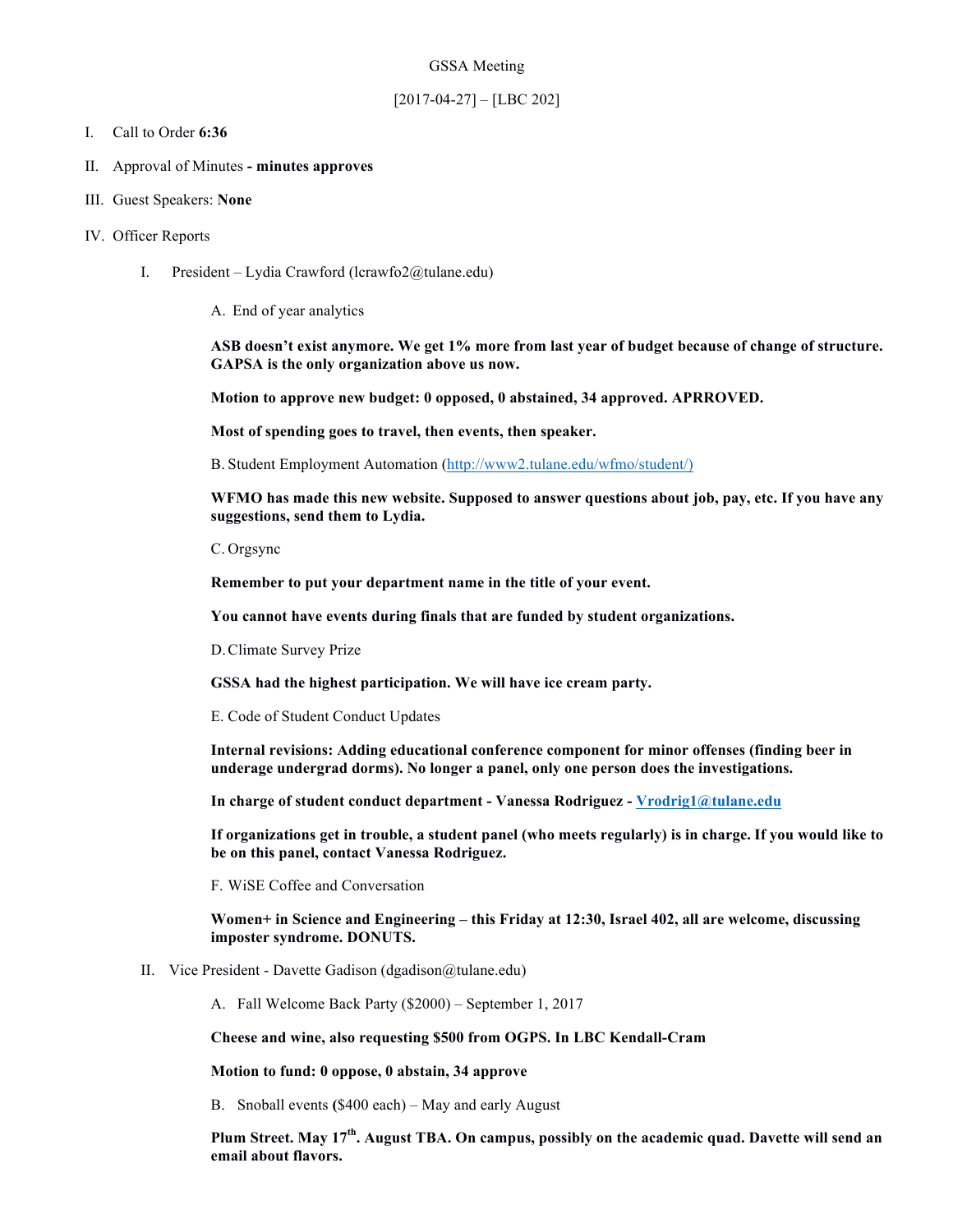## **Motion to allocated \$2400 for next years budget (Welcome Party + August snoball): 0 oppose, 0 abstain, 34 approved**

# **Motion to approve all 3 events: 0 oppose, 0 abstain, 34 approved**

- III. Treasurer Robyn Brooks (rbrooks3@tulane.edu)
	- A. Current Unallocated Funds: \$ 1114.00

\*Note: Due to how the financial department is set up and how reimbursements work, it is impossible for us to know the exact amount remaining, no one has access to this

B. Event Requests

| <b>Department</b>         | <b>Event Title</b>                                          | <b>Date</b> | <b>Amount</b><br><b>Requested</b> | <b>Expense</b>                                                                                              | <b>Expected</b><br><b>Attendance</b>  | Per<br>person       |
|---------------------------|-------------------------------------------------------------|-------------|-----------------------------------|-------------------------------------------------------------------------------------------------------------|---------------------------------------|---------------------|
| Anthropology              | End of the Year<br>Social                                   | 5/13/17     | \$250                             | 6-7 Pizzas, 1 Salad,<br>Bruschetta, Brownies, and<br>Tea from Mellow Mushroom                               | $15 - 20$                             | \$16.67-<br>\$12.50 |
| Spanish and<br>Portuguese | End of the year<br>picnic                                   | 4/29/17     | \$150                             | Po boys and non-alcoholic<br>beverages. disposable<br>plates and cups                                       | 20                                    | \$7.50              |
| <b>Physics</b>            | Physics End Of<br>Semester BBQ                              | 6/2/17      | \$150                             | Hot Dogs, Hamburgers,<br>Buns, Cheese, Tomatoes,<br>Onions, Catsup, all from the<br>Cost Company            | 20                                    | \$7.50              |
| <b>Mathematics</b>        | <b>Mathematics</b><br><b>Graduate Student</b><br>Colloquium | 8/29/17     | \$60                              | 6 Pizzas from Papa Johns,<br>12 Pack Soda                                                                   | 15                                    | \$4.00              |
| <b>Mathematics</b>        | <b>Mathematics</b><br><b>Graduate Student</b><br>Colloquium | 9/5/17      | \$60                              | 6 Pizzas from Papa Johns,<br>12 pack soda                                                                   | 15                                    | \$4.00              |
| <b>Mathematics</b>        | <b>Mathematics</b><br><b>Graduate Student</b><br>Colloquium | 9/12/17     | \$60                              | 6 Pizzas from papa johns,<br>12 pack soda                                                                   | 15                                    | \$4.00              |
| <b>Neuroscience</b>       | D.U.N.K.                                                    | 5/7/17      | \$60                              | Coffee and donuts                                                                                           | 30                                    | \$2.00              |
| <b>CMB</b>                | End-of-Semester<br>Social Meeting                           | 4/28/17     | \$110                             | one hot dog and one non-<br>alcoholic drink per person<br>(\$9.50 per person), plus<br>15% tip on total tab | 10 (8 grad<br>and $2 + 1$<br>guest's) | \$11                |
| Total:                    |                                                             |             | \$900.00                          |                                                                                                             |                                       |                     |

**Anthropology – it's after 5pm of last day of Finals, so its approved (Janet Rusher)**

**Motion to move Math's event funding to the next fiscal year: 0 oppose, 0 abstain, 34 approved**

**Motion to approve Neuro's event if they move it to before finals: 0 oppose, 0 abstain, 34 approved**